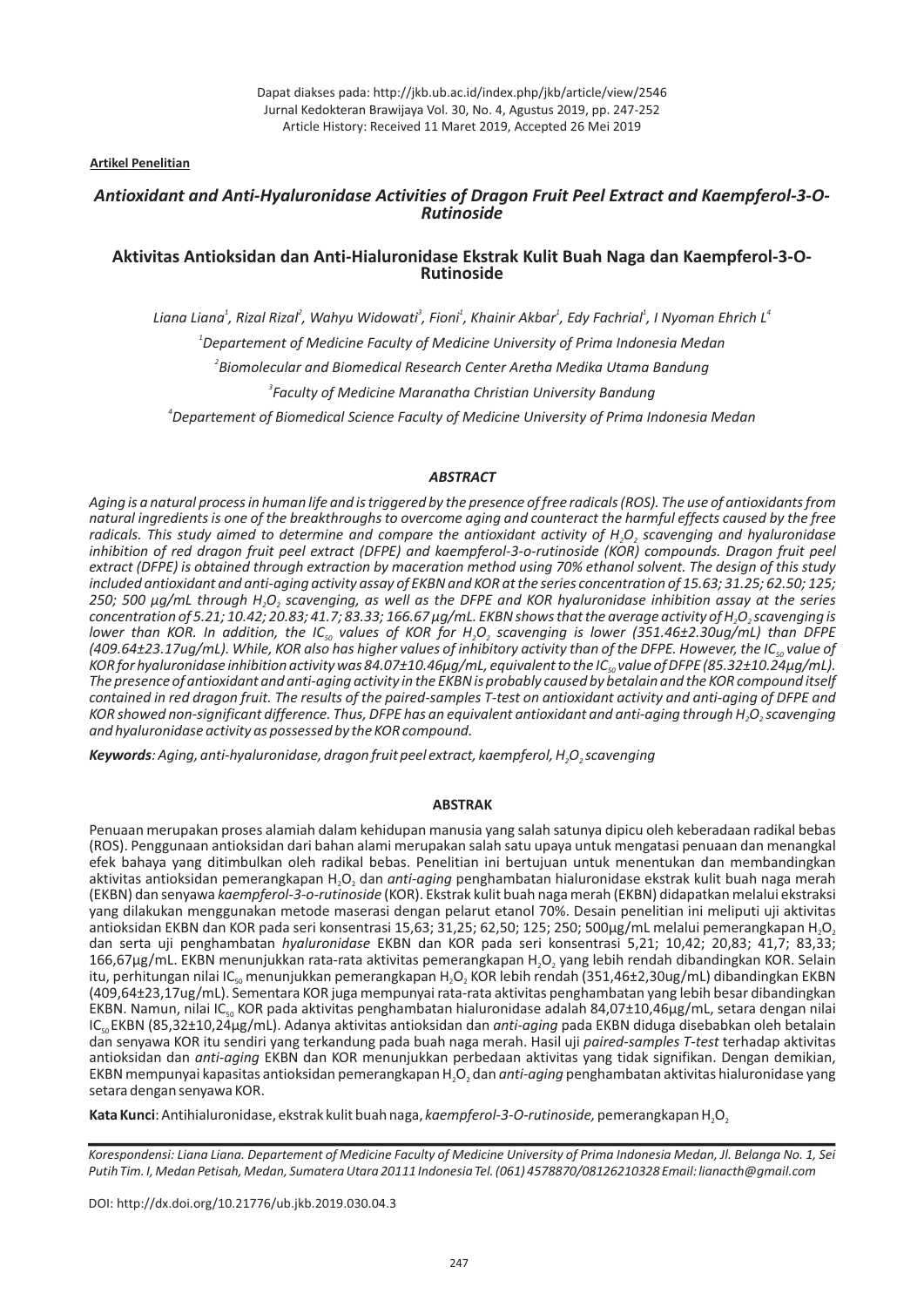# **INTRODUCTION**

Aging is a natural process in human life and closely related to various regenerative processes (1). Intrinsic and extrinsic factors influence the aging process in skin tissue . Intrinsic aging is an aging process that cannot be prevented and occurs over time at cellular level. Intrinsic aging is affected by changes in sex hormone production associated with increased age. The biological process plays a role in determining the amount of multiplication in each cell until the cell stops dividing and then dies. Extrinsic aging is caused by an exposure to external factors, especially UV light. Thus, it is often referred to as photoaging. The other factors of extrinsic aging include pollution, smoking habits, and unbalanced nutrition (2,3).

The existence of free radicals due to oxidative processes is a mechanism mostly used to explain the occurrence of the aging process. Free radicals are molecules that have one or more unpaired electrons in their outer orbit, so they are relatively unstable or often referred to as Reactive Oxygen Species (ROS) (4,5). These molecules have an action mechanism to take electrons from various vital components of cells, such as DNA, cytoskeleton, protein, and cell membranes, and cause damage at the cellular level and accelerate the aging process (6).

Currently, many research are conducted to prevent skin aging. The use of antioxidants is one of the efforts to overcome skin aging besides the use of anti-aging cosmetics because antioxidants can counteract the harmful effects caused by free radicals. In addition to antioxidants, some inhibitor compounds for extracellular matrix enzymes degradation such as elastase, hyaluronidase, and collagenase have been known to play an important role in preventing skin aging (7). Hyaluronidase inhibitors work by preventing hyaluronidase activity which degrades hyaluronic acid. Hyaluronic acid is an important component of Extra Cellular Matrix (ECM) that plays a role in maintaining skin moisture and its elasticity. There are many cosmetics containing synthetic hyaluronic acid to prevent skin aging available world-wide. However, people or scientist tend to develop natural cosmetics due to their minimum safety risks and side effects compared to the synthetic one (8).

Biodiversity of Indonesia provides variety of products that contain antioxidant activities, red dragon fruit (*Hylocereus polyrhizus*) is one of them. Besides utilizing the fruit, it turns out that its peel can also be processed into basic ingredients for cosmetics making and natural food coloring. This is because the dragon fruit peel contains many compounds that can be used as antioxidants including betalain and anthocyanin. In addition, dragon fruit peel also contains vitamin C, Vitamin E, vitamin A, alkaloids, terpenoids, flavonoids, thiamine, niacin, pyridoxine, cobalamin, phenolic, carotene, and phytoalbumin (9). *Kaempferol-3-o-rutinoside* (KOR) is one of the flavonoids found in dragon fruit (10). Many studies have been conducted to determine the benefits of KOR such as antioxidants, anti-inflammatory, antimicrobial, anticancer, heart disease prevention, neurological diseases, antidiabetic, antiosteoporosis, antiestrogenic, analgesic, and hypo-allergenic. In addition to antioxidants compounds, red dragon fruit also found to have anti-aging properties. KOR is also a strong compound that can inhibit hyaluronidase enzymes (11).

This study aimed to determine the antioxidant activity and

anti-aging of dragon fruit peel extract and make a comparison with KOR compound through the analysis of  $H_2O_2$  scavenging and hyaluronidase inhibition assay. Thus, DFPE which has been a waste can be utilized as an antioxidant and anti-aging agent derived from natural products.

## **METHOD**

### *Preparation of Dragon Fruit Peel Extract (DFPE)*

The production of ethanol extract was carried out by the maceration method using 70% ethanol solvent. An amount of 500g of dried red dragon fruit peel that had been sliced and placed into a glass container was added with 3.75L ethanol 70% and then covered using the lid. The sample was left for five days and protected from light. It was then wrapped using flannel cloth and stirred until a liquid extract solution was obtained. The filtered pulp was macerated again with 1.25L ethanol solution. Then, the second step of filtration was conducted, and the filter result was combined with the first result. The result obtained was concentrated with a rotary evaporator until all the solvents evaporated and followed by the evaporation process above water bath until obtaining a paste-form extract of dragon fruit peel (12-14).

### *H O Scavenging Activity Assay 2 2*

Radical scavenging activity of  $H_2O_2$  was measured based on a method modified by Mukhopadhyay et al. (15). Previously, Dragon Fruit Peel Extract (DFPE) was obtained from extraction and Kaempferol-3-o-rutinoside (KOR) was purchased from Chengdu Biopurify Phytochemicals Ltd. (Chengdu, BP0823). The mixture of the solution was made by adding 60µL of various concentrations of extract sample and compounds (15.63-500µg/mL) into the sample and blank well. As much as 12µL of Ferrous Ammonium Sulfate (1 mM, Sigma 7783859) was added into the control and sample,  $H_2O_2$  solution (5mM, Merck 1.08597.1000) was added to the sample well only, 63µL 10% DMSO was added into control well, and 90µL 10% DMSO into blank well. The mixture was incubated in a dark room at room temperature for 5 minutes. Each sample and control well was added with 75µL 1,10-phenanthroline (1mM, Sigma 131377). The plate was then incubated for 10 minutes in a dark room and at room temperature. The absorbances were measured using spectrophotometry at 510 nm wavelength (12-14). The percentage of scavenging activities was calculated using this following formula:

%  $H_2O_2$  Scavenging activity =  $\frac{\text{sample absorbance}}{\text{control absorbance}}$  x100%

# *Hyaluronidase Inhibitory Activity Assay*

Hyaluronidase inhibitory activity was measured by a modified method from Sigma Aldrich and Tu and Tawata  $(12-14, 16)$ . A mix of  $25\mu$ L of various concentrations of sample and compound extract (5.21-166.67µg/mL), 3µL hyaluronidase from bovine testes type I-S (Sigma H3506, USA), 12µL phosphate buffer (300 mM, pH 5.35) was incubated for 10 minutes at 37°C. Then, 10µL hyaluronic acid substrate (Sigma H5542, USA) was added and incubated for 45 minutes at 37°C. The reaction was stopped by adding 100µL acidic albumin acid. The mixed solution was then incubated at room temperature for 10 minutes. The absorbance was measured at 600 nm wavelengths (12-14). The inhibition activity was calculated using the following formula: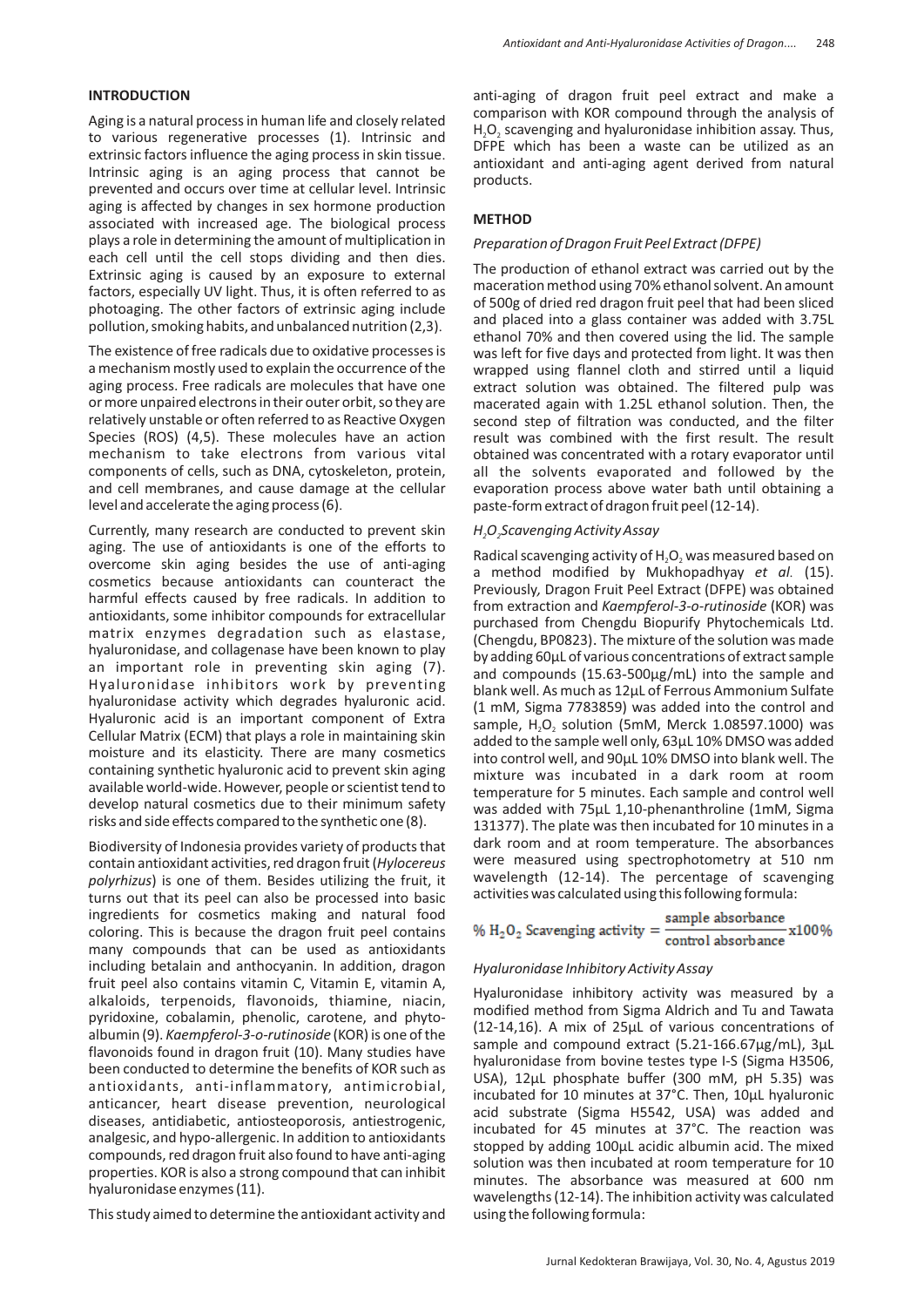% Hyaluronidase inhibition = 
$$
\left(1 - \frac{\text{sample absorbance}}{\text{control absorbance}}\right) \times 100\%
$$

### *Statistical Analysis*

Data from the results of  $H_2O_2$  scavenging and antihyaluronidase activities were analyzed using One-Way ANOVA and followed by the post hoc test Tukey HSD test (IBM SPSS 22) to determine the significance between each concentration of the DFPE and KOR. Paired Samples T-test (IBM SPSS 22) also was performed to analyze the significance difference between two different samples.

## **RESULTS**

#### *H<sub>2</sub>O<sub>2</sub>Scavenging Activity*

Hydrogen peroxide  $(H_2O_2)$  is a free radical that is found in nature. The scavenging activity can be measured by the reaction of ferrous ammonium sulfate and phenanthroline. The complex reaction will produce an orange complex of  $Fe^{2+}$ -tri-phenanthroline. The presence of  $H_2O_2$  inhibits the formation of complex, but in the existence of antioxidants that scavenged  $H_2O_2$ , the complex will be formed again. Thus, the orange color formation indicates the occurrence of H ${_{2}O_{2}}$  scavenging activity (15).

### Table 1. Scavenging activity of H<sub>2</sub>O<sub>2</sub> by DFPE and KOR

| <b>Final Concentrations</b> | The average of $H_2O_2$ scavenging activity (%) |                              |  |
|-----------------------------|-------------------------------------------------|------------------------------|--|
| $(\mu$ g/mL)                | Dragon fruit                                    | Kaempferol-3-o-              |  |
|                             | peel extract                                    | rutinoside                   |  |
| 500.00                      | 57.05±3.39f                                     | 65.71±0.17f                  |  |
| 250.00                      | 36.06±0.48 <sup>e</sup>                         | 40.23±0.43 <sup>e</sup>      |  |
| 125.00                      | 27.98±0.49 <sup>d</sup>                         | 28.17±0.57 <sup>d</sup>      |  |
| 62.50                       | 18.65±0.31 <sup>c</sup>                         | 15.45±0.67c                  |  |
| 31.25                       | 11.14±0.54 b                                    | $9.95 \pm 0.65^{\rm b}$      |  |
| 15.63                       | 5.04±0.44 $a$                                   | $3.61 \pm 0.14$ <sup>a</sup> |  |

**Note:** Data were presented as mean ± standard deviation. Different lowercase letters in the same column are significant at p<0.05 (Tukey HSD post hoc test).

The average percentage of  $H_2O_2$ scavenging activity of KOR shown in Table 1 was higher compared to the scavenging activity of DFPE. There is a significant difference (p<0.05) between concentrations of both treatments, DFPE and KOR. It implied  $H_2O_2$  scavenging activity of DFPE and KOR compounds among concentrations of 500-15.63µg/mL were the modes that depend on concentration (Figure 1 and Table 1).



Dragon fruit peel extract = Kaempferol

**Figure 1. Effect of various concentrations of DFPE and KOR** toward H<sub>2</sub>O<sub>2</sub> scavenging activity. DFPE and KOR were diluted **in DMSO 10% to reach the final concentration of 500; 250; 125; 62.50; 31,250; 15.63 (µg/mL)**

#### Table 2. The IC<sub>50</sub> value of H<sub>2</sub>O<sub>2</sub> scavenging by DFPE and KOR

| Sample                        | Equation               | $R^2$ | $IC_{50}$ ( $\mu$ g/mL) |  |
|-------------------------------|------------------------|-------|-------------------------|--|
| Dragon fruit<br>peel extract  | $Y = 0.0.090x + 9.700$ | 0.960 | 409.64±23.17            |  |
| Kaempferol-3-O-<br>rutinoside | $Y = 0.122x + 7.123$   | 0.970 | 351.46±2.30             |  |
|                               |                        |       |                         |  |

**Note:** \*Linear equations, the coefficient of regression (R2) and IC50 of each sample were calculated.

The IC<sub>50</sub> value of  $H_2O_2$  scavenging of DFPE and KOR were shown in Table 2. The results of  $IC_{50}$  values calculation based on the linear regression equation obtained showed that the  $IC_{50}$  value of KOR compound was lower  $(351.46\pm2.30 \mu g/mL)$  than the IC<sub>50</sub> value produced by dragon fruit peel extract (409.64±23.17µg/mL). The smaller the  $IC_{s_0}$  value, the better the ability of a compound to scavenge the free radicals (17). However, based on paired samples T-test (p<0.05) (Table 3), the whole  $H_2O_2$ scavenging activities of DFPE and KOR were not significantly different. It suggested, the DFPE had the same  $H_2O_2$  scavenging activity as it was revealed by the KOR.

#### Table 3. The IC<sub>50</sub> value of H<sub>2</sub>O<sub>2</sub> scavenging by DFPE and KOR

| Assay                                       | Sample            | Sig. (2)<br>tailed) | Conclusion                                     |
|---------------------------------------------|-------------------|---------------------|------------------------------------------------|
|                                             |                   |                     | $(2-tailed) < 0.05$ ,<br>Sig.<br>$H_2O_2$      |
|                                             |                   | $KOR - DFPE$ .257   | activity<br>Scavenging<br>between              |
| $H2O2$ Scavenging                           |                   |                     | <b>DEPE</b><br><b>KOR</b><br>and<br>are<br>not |
|                                             |                   |                     | significantly different                        |
|                                             | $KOR - DFPE$ .344 |                     | (2-tailed)<br>< 0.05.<br>Sig.                  |
| Hyaluronidase<br><b>Inhibitory Activity</b> |                   |                     | Hyaluronidase<br>Inhibitory                    |
|                                             |                   |                     | activity between KOR and DFPE                  |
|                                             |                   |                     | are not significantly different                |

#### *Hyaluronidase Inhibitory Activity*

Hyaluronidase is one of the metalloproteinases matrixes that function in degrading hyaluronic acid (HA), a component in the extracellular matrix (ECM). The mechanism of HA degradation by hyaluronidase is carried out through the catalysis of hyaluronic hydrolysis reactions. The hyaluronidase enzymes activity can be detected by measuring the HA levels. HA can be measured because of its ability to form turbidity when reacting with albumin acid solution. The turbidity that can be captured by a wavelength of 600nm is proportional to the HA concentration. The inhibition activity of the hyaluronidase enzyme is characterized by a higher HA concentration in the remaining after the reaction is stopped. The mechanism of hyaluronidase inhibition is a vital principle to postpone the aging process caused by the degradation of extracellular matrix components(12).

| Table 4. Hyaluronidase inhibition activity of H <sub>2</sub> O <sub>2</sub> DFPE and |
|--------------------------------------------------------------------------------------|
| <b>KOR</b>                                                                           |

| <b>Concentrations</b> | The average of hyaluronidase inhibition activity (%) |                                     |  |  |
|-----------------------|------------------------------------------------------|-------------------------------------|--|--|
| (ug/mL)               | <b>DFPE</b>                                          | Kaempferol-30-<br><b>Rutinoside</b> |  |  |
| 166.67                | $69.75 \pm 1.52$ <sup>d</sup>                        | 78.06+7.32 <sup>e</sup>             |  |  |
| 83.33                 | $51.90 \pm 3.46$ <sup>c</sup>                        | 49.71±1.82 <sup>d</sup>             |  |  |
| 41.67                 | 42.41 +8.01 <sup>b,c</sup>                           | 38.10±4.37 <sup>c</sup>             |  |  |
| 20.83                 | $34.41 + 4.93^{a,b}$                                 | 31.24+1.12b,c                       |  |  |

Jurnal Kedokteran Brawijaya, Vol. 30, No. 4, Agustus 2019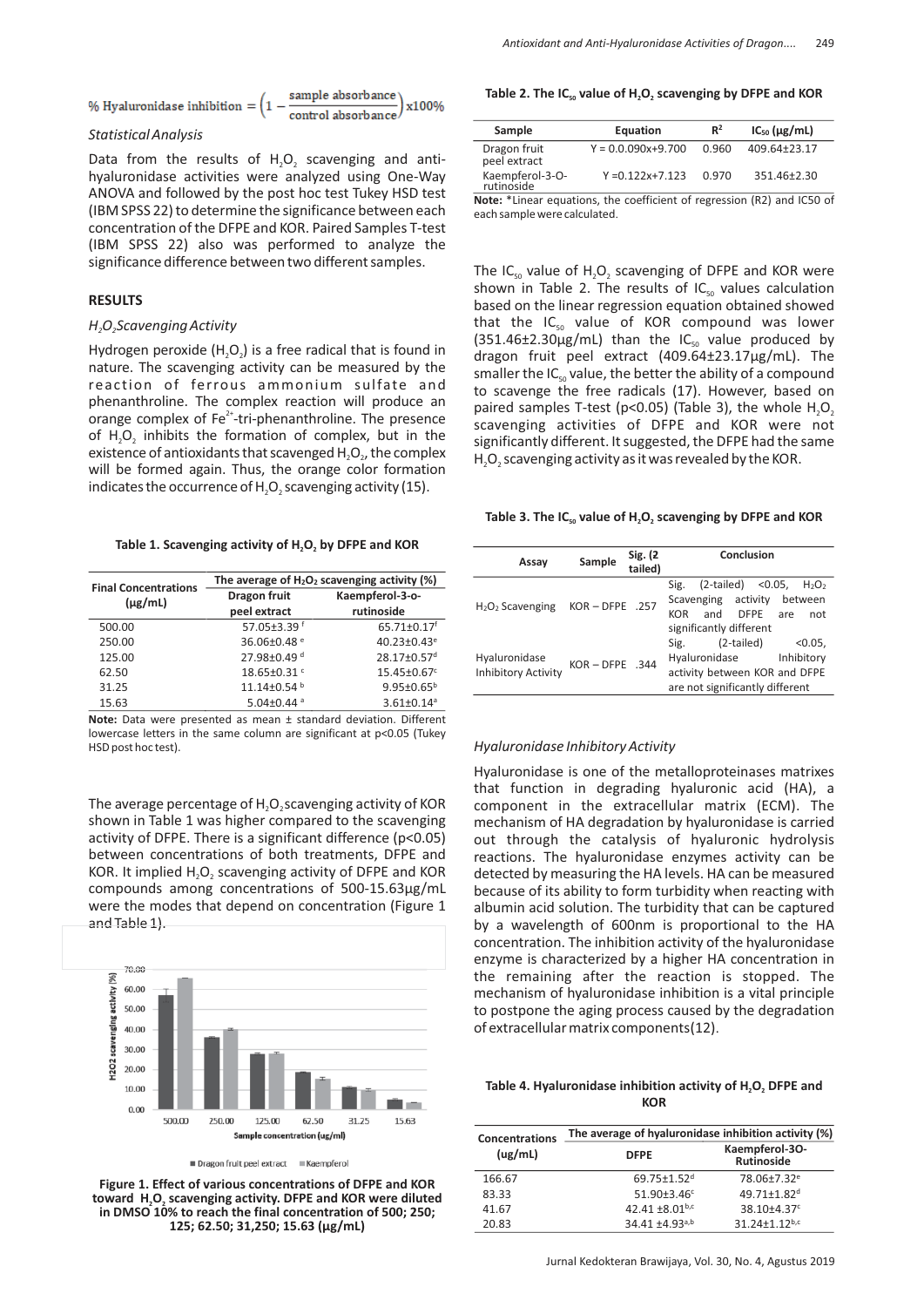| Table 4. Hyaluronidase inhibition activity of H <sub>2</sub> O <sub>2</sub> DFPE and |  |
|--------------------------------------------------------------------------------------|--|
| <b>KOR</b>                                                                           |  |

| <b>Concentrations</b> | The average of hyaluronidase inhibition activity (%)             |                                     |  |  |
|-----------------------|------------------------------------------------------------------|-------------------------------------|--|--|
| (ug/mL)               | <b>DFPE</b>                                                      | Kaempferol-30-<br><b>Rutinoside</b> |  |  |
| 20.83                 | $34.41 + 4.93^{a,b}$                                             | 31.24+1.12b,c                       |  |  |
| 10.42                 | $26.48 \pm 1.62$ <sup>a</sup>                                    | $25.05{\pm}4.56^{a,b}$              |  |  |
| 5.21                  | $24.32 + 4.59$ <sup>a</sup>                                      | 18.25±0.91 <sup>a</sup>             |  |  |
|                       | Nata: Data were presented as mean + standard deviation Different |                                     |  |  |

**Note:** Data were presented as mean + standard deviation. lowercase letters in the same column are significant at p<0.05 (Tukey HSD post hoc test).

Based on the results that is shown in Table 3, the hyaluronidase inhibition activity of KOR compound only higher at the highest concentration compared to that of dragon fruit peel extract. Also, there was a decrease in hyaluronidase inhibition activity from high concentrations to low concentrations (Figure 2). Only concentrations between 166.67µg/mL and 83.33µg/mL of both DFPE and KOR compounds had significant differences (p<0.05).



Dragon fruit peel extract = Kaempfero

**Figure 2. Effects of various concentrations of DFPE and KOR on hyaluronidase inhibition activity. DFPE and KOR were diluted in DMSO 10% to reach the final concentration of 166.67; 83.33; 41.67; 20.83; 10.42; 5.21 (µg/mL)**

## Table 5. The IC<sub>50</sub> value of hyaluronidase inhibition activity of **DFPE and KOR**

| Sample                                                                  | Equation | R <sup>2</sup> | $IC_{50}$<br>$(\mu$ g/mL) |  |
|-------------------------------------------------------------------------|----------|----------------|---------------------------|--|
| Dragon fruit peel extract $Y = 0.272x + 26.63$ 0.960 85.32 ± 10.24      |          |                |                           |  |
| Kaempferol-3-Rutinoside Y = 0.345x + 21.15 0.983 84.07 ± 10.46          |          |                |                           |  |
| Note: *Linear equations, the coefficient of regression (R2) and IC50 of |          |                |                           |  |
| each sample were calculated.                                            |          |                |                           |  |

The results of calculations using the linear regression equation is shown in Table 4. It Showed the  $IC_{50}$  of hyaluronidase inhibition by KOR compound  $(84.07 \pm 10.46 \mu g/mL)$  was lower than the IC<sub>50</sub> value that is produced by DFPE (85.32±10.24µg/mL). However, the difference in  $IC_{50}$  values was relatively small. It also supported by the analysis of paired samples T-test (p<0.05) (Table 3) that the whole hyaluronidase inhibition activities of DFPE and KOR were not significantly different. Therefore, it can be assumed that DFPE had an equal inhibitory activity to its comparative compound, KOR.

# **DISCUSSION**

Phenol is one of the compounds highly contained in plants and has been widely studied due to its biological activities such as anti-mutagenic, anticancer, anti-aging, and antioxidant. The DFPE from H. polyrhizus is known to contain more phenolic compounds than the other types of dragon fruit plants. The phenolic compounds contained and characterized in DFPE are chlorogenic acid, gallic acid, and quercetin. These three phenolic compounds are widely known as powerful antioxidant agents (18). Its reddish color was one indication of a high content of phenolic compounds and betalain components. Betalain is a pigment that can dissolve in water and consists of betacyanin (violet) and betaxanthin (yellow). Higher antioxidant capacity was found in red dragon fruit plants, presumably because of the high betalain content (19).

*Kaempferol-3-o-rutinoside* (KOR) is a natural flavonol compound which is a derivative of the flavonoid group and commonly found in fruits, vegetables, and other herbs such as grapes, tomatoes, broccoli, and gingko biloba leaves. In addition, KOR is one of the flavonoids found in dragon fruit; therefore KOR was used as a comparative compound in this study. KOR compound has high biological activities such as antioxidants, anti-inflammatory, antimicrobial, antidiabetic, and anticancer activities. The flavonoid compound characteristics owned by KOR result in high antioxidant activity (20).

There are two types of antioxidants that are categorized based on its mechanism of action, namely primary and secondary antioxidants. The type of antioxidant capacity examined in this study can be classified into the primary antioxidant group. Primary antioxidants work through free radicals scavenging mechanism and turn them into more stable compounds or products by inhibiting initiation and damaging the propagation chain by transferring hydrogen atoms or electron. Whereas, the mechanism of secondary antioxidant action is through inhibition of free radical formation and protection against oxidation damage, which was not examined in this study because it involves an assay model $(21)$ .

Based on the result of  $H_2O_2$  free radical scavenging activity of DFPE and KOR compounds (Table 4.3), both showed decent primary antioxidant activity. However, based on IC<sub>sc</sub> values, the antioxidant capacities owned by DFPE (IC $_{sc}$ 409.64±23.17µg/mL) and the comparative KOR compound  $(IC_{50}$  351.46±2.30 $\mu$ g/mL) were considered as weak. In accordance with the standards that classified antioxidant capacity based on IC<sub>50</sub> values are very strong (IC<sub>50</sub> value less than 50ppm), strong (IC $_{50}$  value between 50-100ppm), moderate (IC<sub>50</sub> between 100-150ppm), and weak (IC<sub>50</sub> value between 151-200 ppm or more) (13). According to a study conducted by Lourith & Kanlayavattanakul, IC<sub>sc</sub> values were also influenced by solvents used in the extraction process. The study compared several solvents used in the extraction method. The results indicated that  $IC_{50}$  value of DFPE in the ABTS and DDPH assay resulted in a lower value, indicating a strong antioxidant in the sample dissolved in water compared to the sample dissolved in a polar ethanol solvent and non-polar n-hexane solvent (18).

Based on the DPPH assay, a study conducted by Tatsimo *et al.,* showed that kaempferol was considered to have a strong antioxidant capacity with an  $IC_{50}$  value of 52.48µg/mL. This result suggested that the antioxidant capacity of a certain compound was proportional to  $IC_{sc}$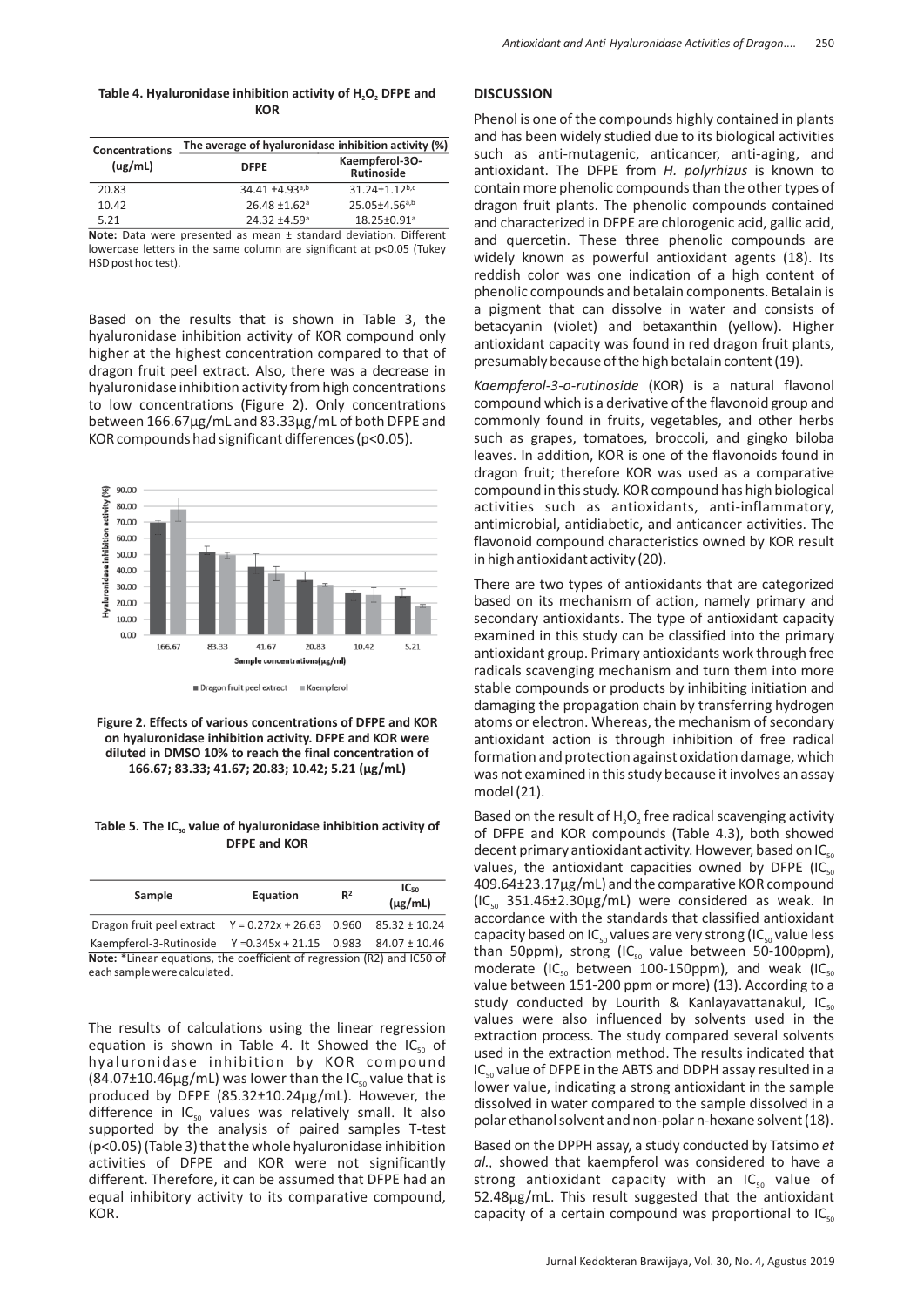value and its properties and vary depending on the free radicals that were scavenged (22). This allegation was also supported by findings previously obtained by Vellosa et al., that hydrogen peroxide (H<sub>2</sub>O<sub>2</sub>) was a lesive free radical which can cause severe lesion conditions; therefore specific agents are needed to fight against  $H_2O_2$ . Hence, among the 3 compounds that have been examined in the study (quercitrin, iso-quercitrin, and kaempferol), no one could react with  $H_2O_2$  (23). Another study also revealed that anthocyanin and betalain content in DFPE are the best for antioxidant effect. These pigments can reduce free radicals by binding metal ions and formed a more stable pigment-metal ion complex (24).

Extrinsic aging caused mainly by UV radiation can increase the number of free radicals or ROS in the skin which can cause inflammation and oxidative stress. This triggers the skin aging process that is closely associated with the overexpression of matrix metalloproteinase. The decrease of epidermal hyaluronic acid was one of the major changes that occur in skin aging and is found in some skin aging cases. In addition, a decrease in skin elasticity and premature skin aging was significantly correlated with an increase in elastase and hyaluronidase. Therefore, one mechanism to inhibit aging was to reduce various enzyme activities that support matrix degradation from the abundant connective tissues in the skin (25,26).

The antioxidant capacity of a certain compound was closely related to its anti-aging potential. This is due to the ROS mechanism which is one of the main causes of skin aging. Thus, compounds having high antioxidant capacity also have strong anti-aging activity (27). This was in line with research conducted by Tu and Tawata that certain extracts with high DPPH scavenging activity and low  $IC_{sc}$ values also showed high hyaluronidase inhibitory activity (16).

Based on the results obtained in this study, the hyaluronidase inhibitory activity by both dragon fruit peel extract and its comparative compound were considered as strong enzyme inhibitors with  $IC_{50}$  values of 85.32±10.24µg/mL and 84.07±10.46µg/mL respectively. The results obtained by Tu & Tawata also showed that I $C_{\text{sc}}$ value of an extract for anti-hyaluronidase ranging from 50 - 100ppm was considered as a strong inhibitor (16). Comparative compound kaempferol had generally smaller hyaluronidase inhibitory activity and  $IC_{50}$  value. Thus its capacity as anti-hyaluronidase was higher than that of

## **REFERENCES**

- 1. Poon F, Kang S, and Chien AL. *Mechanisms and Treatments of Photoaging*. Photodermatology, Photoimmunology & Photomedicine. 2015; 31(2): 65-74.
- 2. Sjerobabski-Masnec I and Šitum M. Skin Aging. Acta Clinica Croatica. 2010; 49(4): 515-518.
- 3. Berneburg M, Trelles M, Friguet B, *et al. How Best to Halt and/or Revert UV-Induced Skin Ageing: Strategies, Facts and Fiction*. Experimental Dermatology. 2008; 17(3): 228-240.
- 4. Gomes EC, Silva AN, and de Oliveira MR. *Oxidants, Antioxidants, and the Beneficial Roles of Exercise-Induced Production of Reactive Species*. Oxidative Medicine and Cellular Longevity. 2012; 2012: 1-12.

dragon fruit peel extract. However, the difference of  $IC_{sc}$ value of hyaluronidase inhibition owned by DFPE was relatively small. It also supported by the statistical analysis that the whole hyaluronidase inhibition activities of DFPE and KOR were not significantly different. Hence, it had equal anti-aging potential to KOR, especially for hyaluronidase inhibitions.

The hyaluronidase inhibition capacity was caused by phenol and flavonoid contents found in both DFPE and KOR. Free radicals trigger the activation of various degrading enzymes; one of them is hyaluronidase that is known as matrix metalloproteinase (MMP) through the inflammatory process. The inflammation mechanism begins with the induction of various growth factors and proinflammatory cytokines (TNF-A, EGF, IL-1) by free radicals. Furthermore, these cytokines carried signal transduction and activated AP-1 protein which was a transcription factor to increase MMP expression and inhibited the expression of collagen. MMP worked through the degradation of various proteins and components found in ECM and caused the skin to lose its elasticity, wrinkles, hyperpigmentation, and triggers other inflammatory responses. The presence of antioxidant compounds could prevent the ECM destruction process through the prevention mechanism of free radical stabilization by donating hydrogen atom or electron that causes inhibition of MMP production. In addition, antioxidant compounds were found to inhibit MMP work. Thus, they were considered to have anti-aging characteristics (1,5).

This study concluded that DFPE has an equivalent antioxidant and anti-aging through  $H_2O_2$  scavenging and hyaluronidase activity as possessed by the KOR compound. It supported by the statistical analysis that the whole  $H_2O_2$ scavenging and hyaluronidase inhibition activities of DFPE and KOR were not significantly different, although generally KOR had higher activities and lower  $IC_{s_0}$  in both assays.

## **ACKNOWLEDGEMENT**

This research was supported by University of Prima Indonesia, Medan, and Biomolecular & Biomedical Research Center, Aretha Medika Utama, Bandung, Indonesia. We thank Ni Luh Wisma, Annisa Amalia, and Ubaydillah from Biomolecular and Biomedical Research Center, Aretha Medika Utama for their valuable assistance.

- 5. Widowati W, Noverina R, Ayuningtyas W, et al. *Reactive Oxygen Species and Aging Mechanism*. In: Wilkerson S (Ed). Reactive Oxygen Species (ROS) Mechanisms and Role in Health and Disease. New York: Nova Science Publishers; 2018: pp. 101-134.
- 6. Mc Auley MT, Guimera AM, Hodgson D, *et al. Modelling the Molecular Mechanisms of Aging*. Bioscience Reports. 2017; 37(1): 1-20.
- 7. Thring TS, Hili P, and Naughton DP. *Anti-Collagenase, Anti-Elastase and Anti-Oxidant Activities of Extracts from 21 Plants*. BioMed Central Complementary and Alternative Medicine. 2009; 9(1): 1-11.
- 8. Mukherjee PK, Maity N, Nema NK, and Sarkar BK. *Bioactive Compounds from Natural Resources Against Skin Aging*. Phytomedicine. 2011; 19(1): 64- 73.